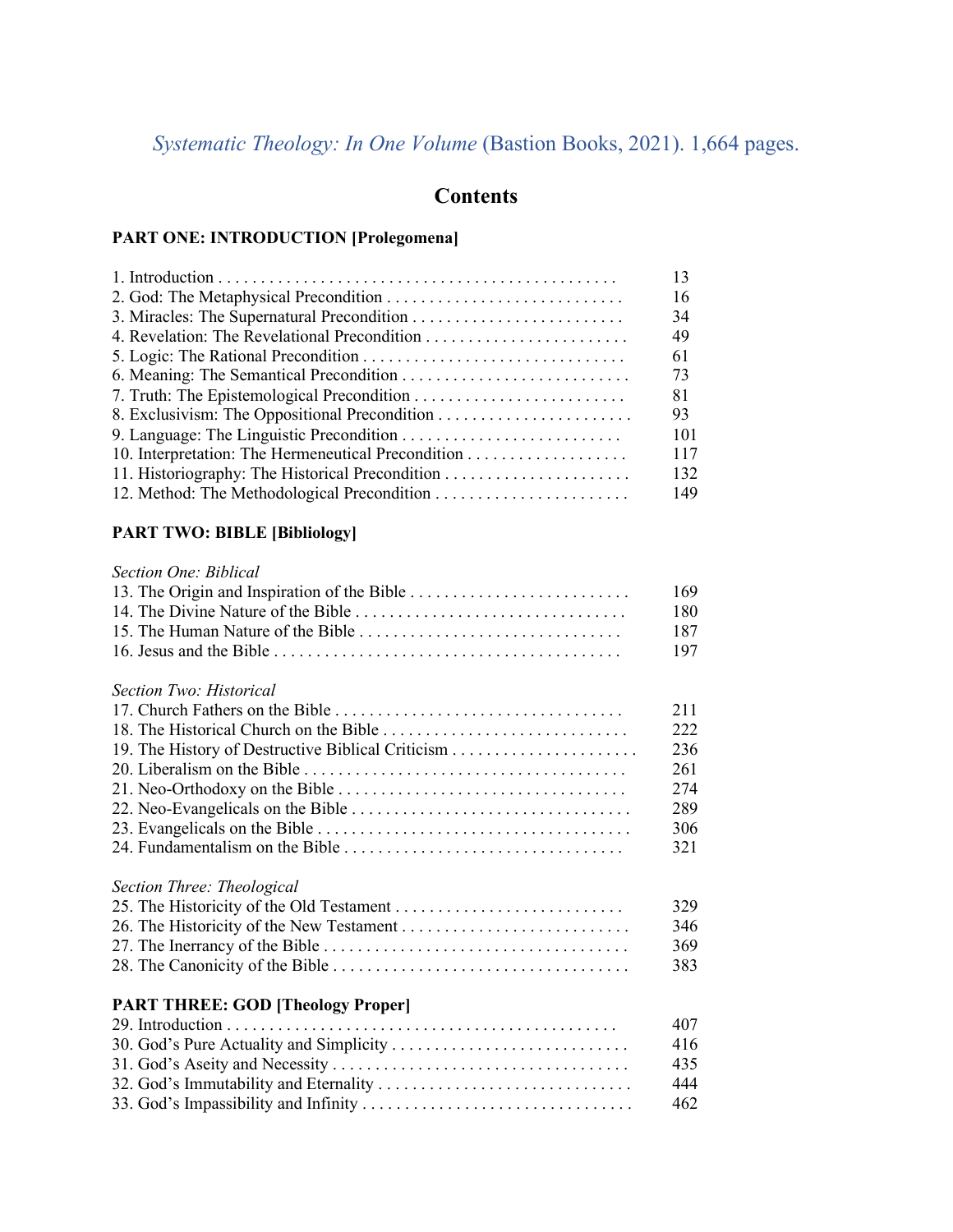|                                             | 476 |
|---------------------------------------------|-----|
|                                             | 487 |
|                                             | 496 |
|                                             | 515 |
| 38. God's Majesty, Beauty, and Ineffability | 524 |
|                                             | 531 |
|                                             | 547 |
|                                             | 565 |
|                                             | 574 |
|                                             | 581 |
|                                             | 595 |
|                                             | 604 |

#### **PART FOUR: CREATION**

|                                                  | 628   |
|--------------------------------------------------|-------|
| 48. The Creation of Spiritual Creatures (Angels) | -648  |
|                                                  | -662  |
|                                                  |       |
|                                                  |       |
|                                                  | - 688 |

### **PART FIVE: HUMANITY AND SIN [Anthropology and Hamartiology]**

|                                                                                                             | - 707 |
|-------------------------------------------------------------------------------------------------------------|-------|
|                                                                                                             | 721   |
|                                                                                                             | -741  |
| 56. The Nature of Sin $\dots \dots \dots \dots \dots \dots \dots \dots \dots \dots \dots \dots \dots \dots$ | -756  |
|                                                                                                             | -768  |
|                                                                                                             | -790  |

## **PART SIX: SALVATION [Soteriology]**

| 828                                                                 |      |
|---------------------------------------------------------------------|------|
| 842                                                                 |      |
| 870                                                                 |      |
| 894                                                                 |      |
| 64. The Extent of Salvation (Limited or Unlimited Atonement)<br>923 |      |
| 953<br>65. The Extent of Salvation (Universalism)                   |      |
| 968                                                                 |      |
|                                                                     | 982  |
|                                                                     | 1011 |
|                                                                     | 1051 |

### **PART SEVEN: THE CHURCH [Ecclesiology]**

|                                                          | 1077 |
|----------------------------------------------------------|------|
|                                                          | 1092 |
|                                                          | 1105 |
|                                                          | 1130 |
|                                                          | 1152 |
| 75. The Ministry of the Visible Church (Spiritual Gifts) | 1176 |
|                                                          | 1193 |